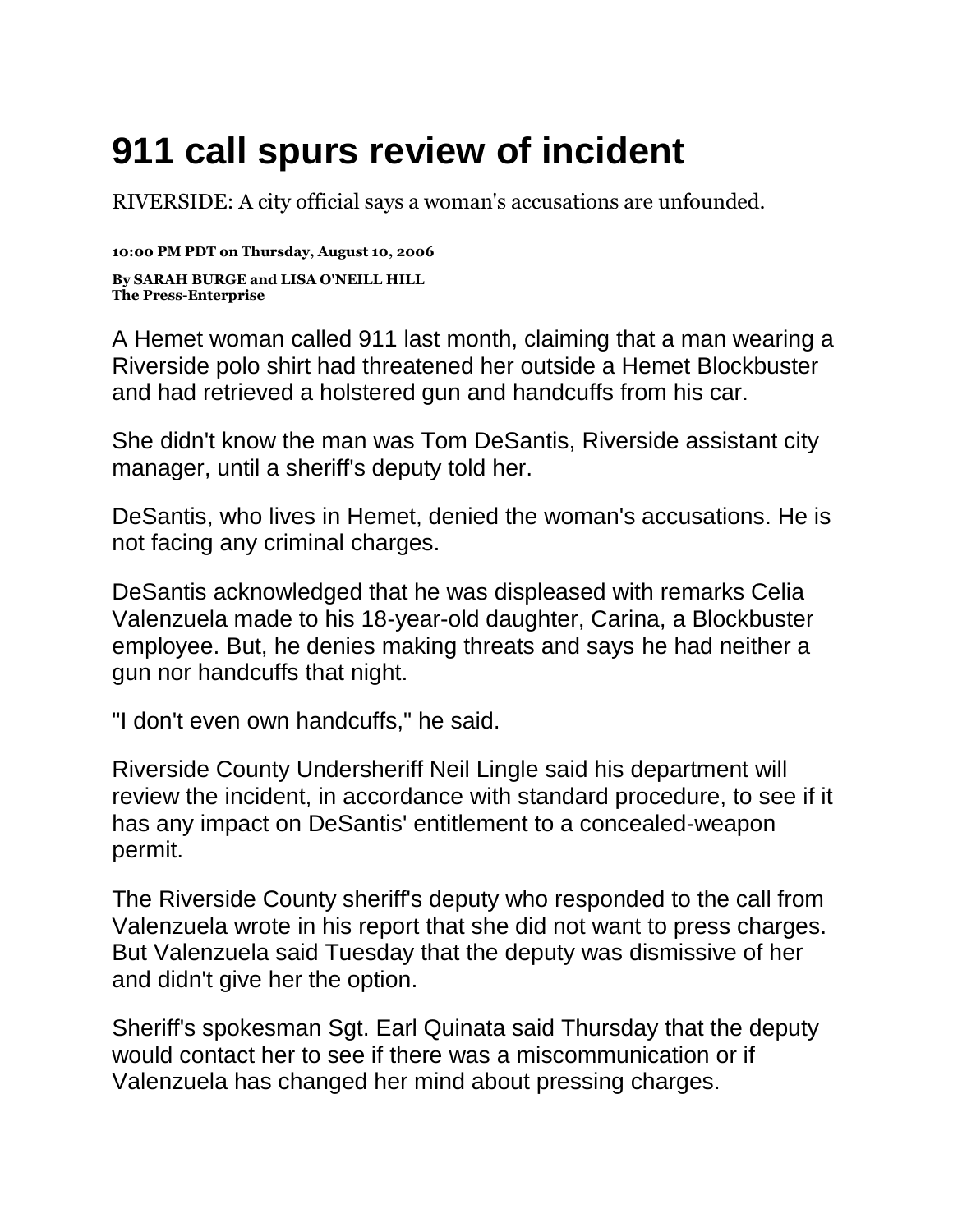By all accounts, the trouble started when Valenzuela had a disagreement with Carina DeSantis over the amount she was charged for some movie rentals.

"I never yelled at her," Valenzuela said. "I had my kids with me. All I said to her was ... 'I don't like your service, and I don't think you're a very good manager.'"

DeSantis, who was at the store that night, said his daughter told him that a woman had "berated and insulted her, reduced her to tears."

Valenzuela said a man, later identified as DeSantis, approached her as she and her children were getting into their car. He was wearing a polo shirt with a City of Riverside logo on it.

At first, she said, he was calm. "Then he started saying, 'What, you can't talk to an adult? You have to go in there and beat up a child?'" she said.

"He was pounding on my window, threatening me. 'You better watch your kids. You better watch your back,'" she said she recalls him saying.

DeSantis said he was at the store that night to gas up his daughter's car.

"I approached the woman," he said. "In no way did I identify myself. She asked me who I was and I said, 'I'm an interested party. And I have concerns over the way you speak to teenagers.'"

He said he did not raise his voice and didn't come close enough to touch her car.

DeSantis said that although he does own a gun, he was not armed at the time.

Deputy [William Stokes,](http://topics.pe.com/topic/William_Stokes) who responded to Valenzuela's 911 call and wrote the police report, stated that DeSantis told him that he had a concealed-weapons permit issued by the sheriff.